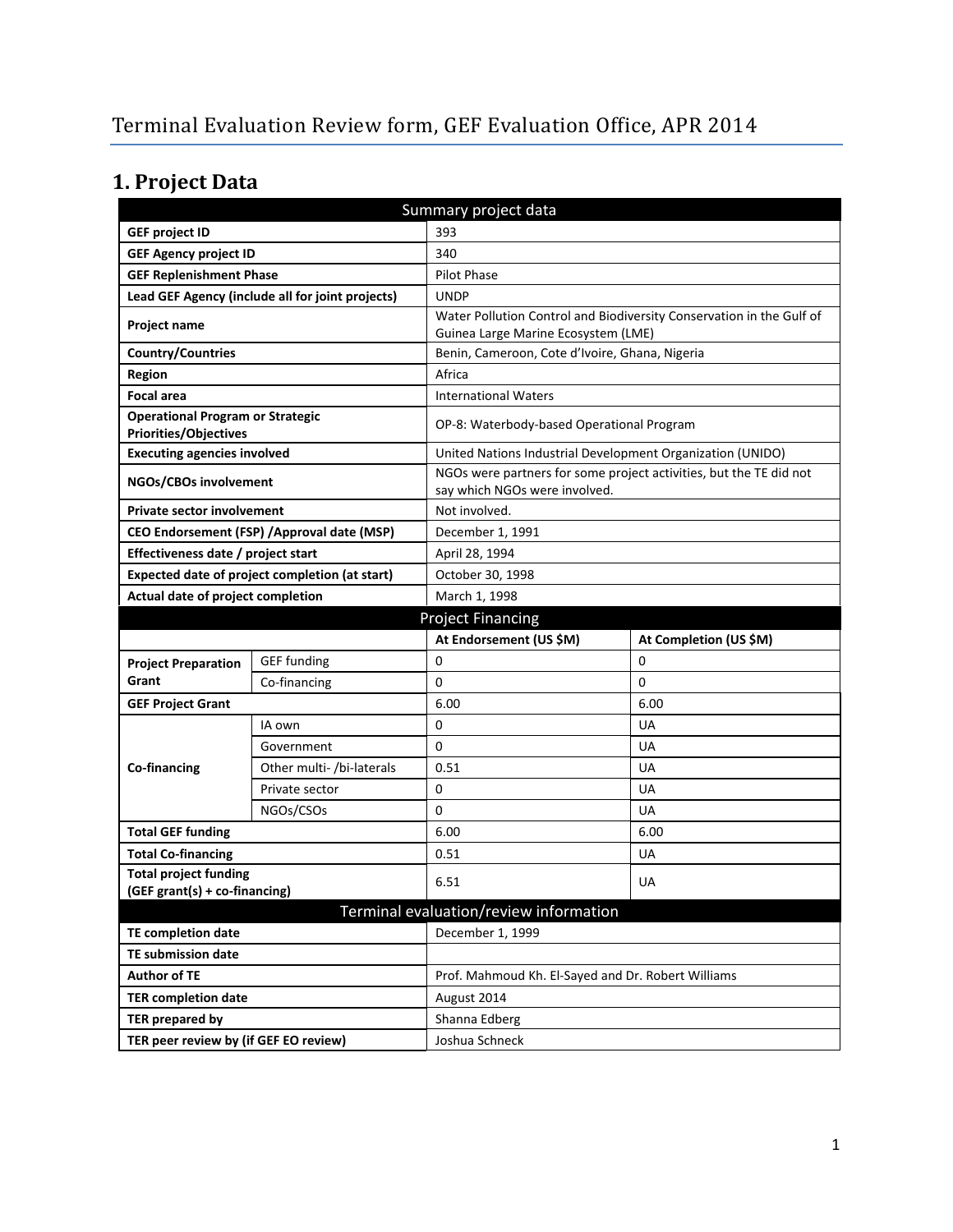### **2. Summary of Project Ratings**

| <b>Criteria</b>                                  | <b>Final PIR</b> | <b>IA Terminal</b><br><b>Evaluation</b> | <b>IA Evaluation</b><br><b>Office Review</b> | <b>GEF EO Review</b> |
|--------------------------------------------------|------------------|-----------------------------------------|----------------------------------------------|----------------------|
| <b>Project Outcomes</b>                          | n/a              | n/a                                     | n/a                                          | MS                   |
| <b>Sustainability of Outcomes</b>                | n/a              | n/a                                     | n/a                                          | MU                   |
| <b>M&amp;E Design</b>                            | n/a              | n/a                                     | n/a                                          | MS                   |
| <b>M&amp;E</b> Implementation                    | n/a              | n/a                                     | n/a                                          |                      |
| <b>Quality of Implementation</b>                 | n/a              | n/a                                     | n/a                                          | MU                   |
| <b>Quality of Execution</b>                      | n/a              | n/a                                     | n/a                                          | MU                   |
| <b>Quality of the Terminal Evaluation Report</b> | n/a              | n/a                                     | n/a                                          | MU                   |

#### **3. Project Objectives**

#### 3.1 Global Environmental Objectives of the project:

The Global Environmental Objectives of the project are to prevent pollution and conserve biodiversity in the Large Marine Ecosystem of the Gulf of Guinea. The Gulf of Guinea is threatened by increasing coastal populations and industry waste, and there is little regional information or cooperation on monitoring and managing the Gulf. The project will support the creation of a regional approach to protecting the Gulf of Guinea ecosystem.

#### 3.2 Development Objectives of the project:

The development objectives of the project are as follows, as quoted from the Project Document (PD):

- 1 To strengthen regional institutional capacities to prevent and remedy pollution of the Gulf of Guinea Large Marine Ecosystem, and the associated degradation of critical habitats.
- 1.1 A network of scientific and monitoring institutions equipped for monitoring and assessment of the Gulf of Guinea Large Marine Ecosystem.
- 1.2 Scientific and technical personnel at Center for Oceanic Research and National Focal Point Institutes trained to carry out the project monitoring and assessment program.
- 1.3 Personnel of government regulatory and management agencies trained in environmental assessment and management techniques related to pollution control and resource management.
- 1.4 Enhanced capacity of NGOs to participate in an environmental management and generate public awareness.
- 2 To develop an integrated information management and decision-making support system for environmental management.
- 2.1 A regional environmental information management system, including a multi-purpose GIS and other data base modules in Center for Oceanic Research.
- 2.2 A multi-purpose GIS data base assembled from all known national and international electronic sources, and from the relevant scientific literature.
- 2.3 "Manager's Version" GIS data base transferred to National Focal Point Agencies. The Manager's Version will be more user-friendly without the full GIS analysis capabilities in order to aid management.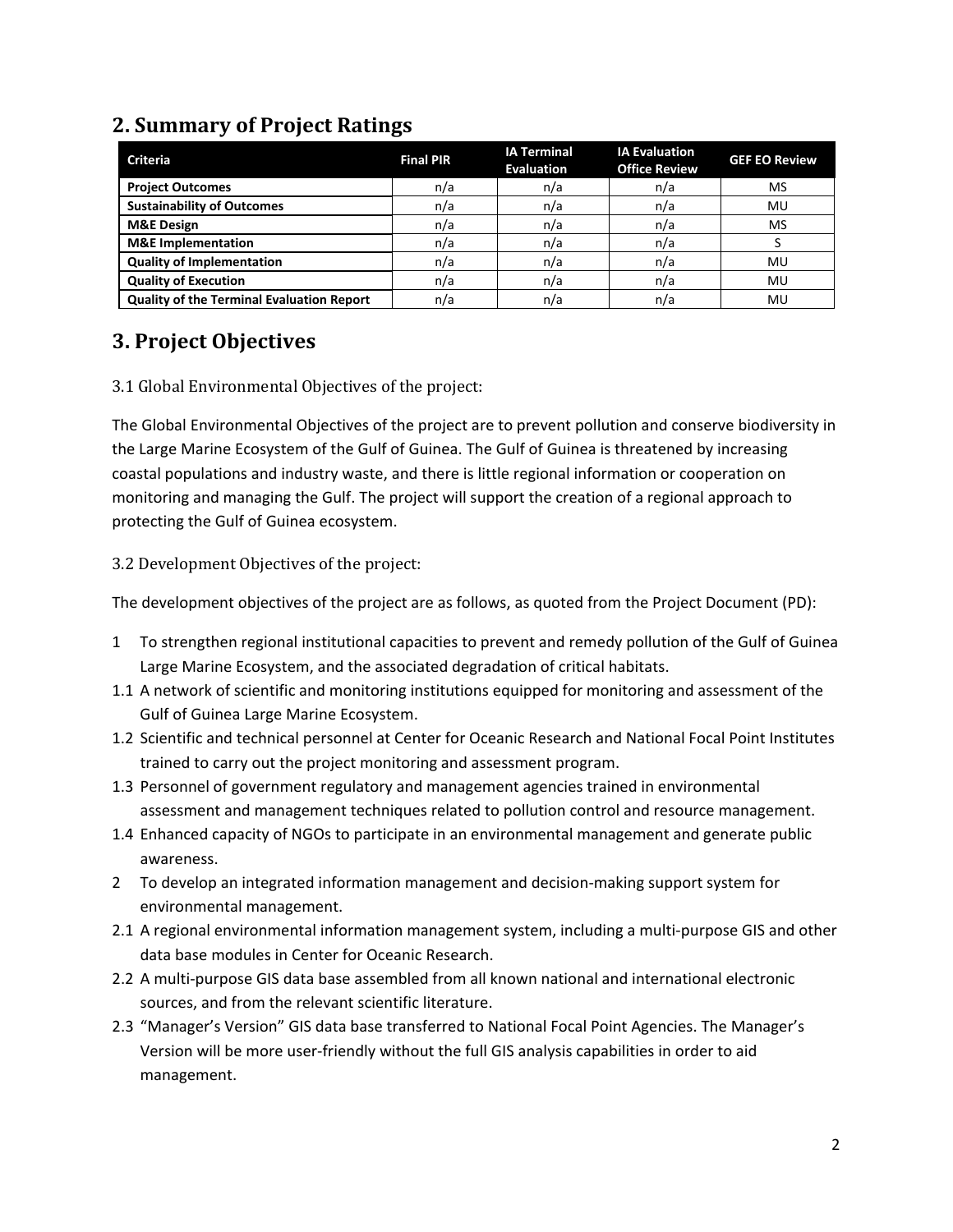- 3 To establish a comprehensive program for monitoring and assessment of the health of productivity of the Gulf of Guinea Large Marine Ecosystem.
- 3.1 Integrated monitoring program design for the Large Marine Ecosystem.
- 3.2 Mangrove survey.
- 3.3 Pollution monitoring program in coastal lagoons to identify status, trends and critical areas.
- 3.4 Pollution monitoring program for nearshore waters and sediments.
- 3.5 Living marine resource survey program.
- 3.6 Plankton survey program.
- 3.7 Large Marine Ecosystem working meetings to develop ecosystem health indices.
- 4 To prevent and control land-based sources of industrial and urban pollution.
- 4.1 Inventory and assessment of industrial pollution.
- 4.2 Case studies for demonstration of industrial waste treatment and management.
- 4.3 Feasibility study of urban sewage waste management.
- 4.4 Development of a strategic plan outlining options for industrial and urban pollution control.
- 5 To develop national and regional strategies and policies for the long-term management and protection of the Gulf of Guinea Large Marine Ecosystem.
- 5.1 Guidelines for integrated coastal zone management planning to guide coastal development and conservation at the national and regional levels.
- 5.2 Mechanisms for financial support for the long-term continuation of the Large Marine Ecosystem monitoring programs, GIS data base development, and coastal resources and environmental management activities.
- 5.3 Mechanisms for regional policy and strategy formulation and implementation.

3.3 Were there any **changes** in the Global Environmental Objectives, Development Objectives, or other activities during implementation?

Yes, but unable to assess the extent of the changes. According to the TE, the plan and schedule for implementation were revised three times by the project steering committee. The TE does not state the changes that were made or the reasons behind the change.

#### **4. GEF EO assessment of Outcomes and Sustainability**

Please refer to the GEF Terminal Evaluation Review Guidelines for detail on the criteria for ratings.

Relevance can receive either a Satisfactory or Unsatisfactory rating. For Effectiveness and Cost efficiency, a six point rating scale is used (Highly Satisfactory to Highly Unsatisfactory), or Unable to Assess. Sustainability ratings are assessed on a four-point scale: Likely=no or negligible risk; Moderately Likely=low risk; Moderately Unlikely=substantial risks; Unlikely=high risk. In assessing a Sustainability rating please note if, and to what degree, sustainability of project outcomes is threatened by financial, sociopolitical, institutional/governance, or environmental factors.

Please justify ratings in the space below each box.

| 4.1 Relevance | Rating: Satisfactory |
|---------------|----------------------|
|---------------|----------------------|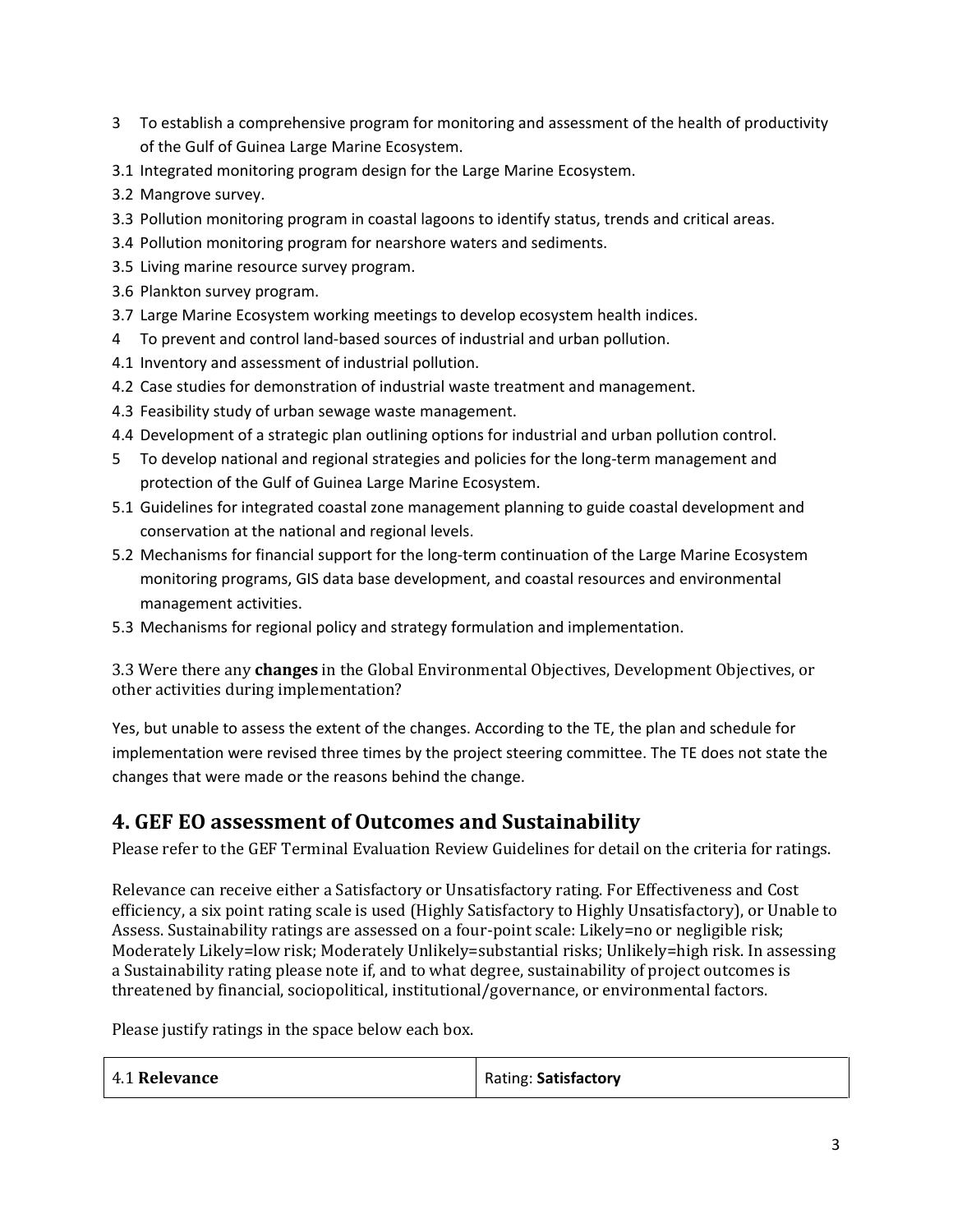This project is in line with GEF Operational Program 8: Waterbody-based Operational Program, the goal of which is to assist countries so that their waterbodies and drainage basins can sustainably support human activities. The project conforms to the operational program by aiming to protect the Gulf of Guinea and including capacity-building components, conducting transboundary environmental analyses, supporting communication infrastructure, and creating a monitoring system, among other activities.

The project is also consistent with country and regional priorities. According to the PD, each of the countries participating in the project has taken action to address related environmental issues and has action plans or regulations in place on pollution and biodiversity, although the project document does not list specifics.

| <b>4.2 Effectiveness</b> | <b>Rating: Moderately Satisfactory</b> |
|--------------------------|----------------------------------------|
|                          |                                        |

Most of the project's outputs were addressed either fully or partially, while some targets were surpassed.

Objective 1 was to strengthen the region's institutional capacities to ameliorate pollution and habitat degradation in the Gulf of Guinea. To that end, a survey of human resources and equipment needs was made, and the recommended equipment was installed in the target institutions (except in Cameroon, which had trouble providing the running costs of the equipment). Forty-one workshops were held with 416 individuals trained from amongst a diverse group of stakeholders and on a variety of topics. This exceeded the target of 17 workshops. Government personnel were trained in environmental assessment and management techniques, particularly pollution control and resource management. A network of 30 NGOs was trained to conduct public awareness campaigns, monitor project execution, and track policy changes in the project countries. Also, "improved intra- and inter-country exchanges and collaboration [was] achieved," although the TE does not explain how this was accomplished or measured (TE, page 21).

Objective 2 intended to develop a support system for information management and decision making. For this, a "basic" GIS database was assembled and set up in Cote d'Ivoire, Benin, Nigeria and Ghana, although the manager's version was not developed (TE, page 23). A regional network of GIS experts was created and further trained.

Objective 3 was to establish a monitoring program for the health and productivity of the Gulf of Guinea. The project created standardized methods for pollution monitoring and disseminated them in a manual, conducted and distributed a mangrove survey, and implemented pilot projects for mangrove rehabilitation in five countries. The project also executed a pollution monitoring program, a living marine resources survey, and a plankton survey, although the TE states that these activities were completed only partially "due to unforeseen problems related to the availability of a research vessel" as well as "limitations of project budget and existing national and regional (financial and human resources) capacities" (TE, page 25). Reports on the state of the marine environment were prepared for all project countries as well as the region as a whole.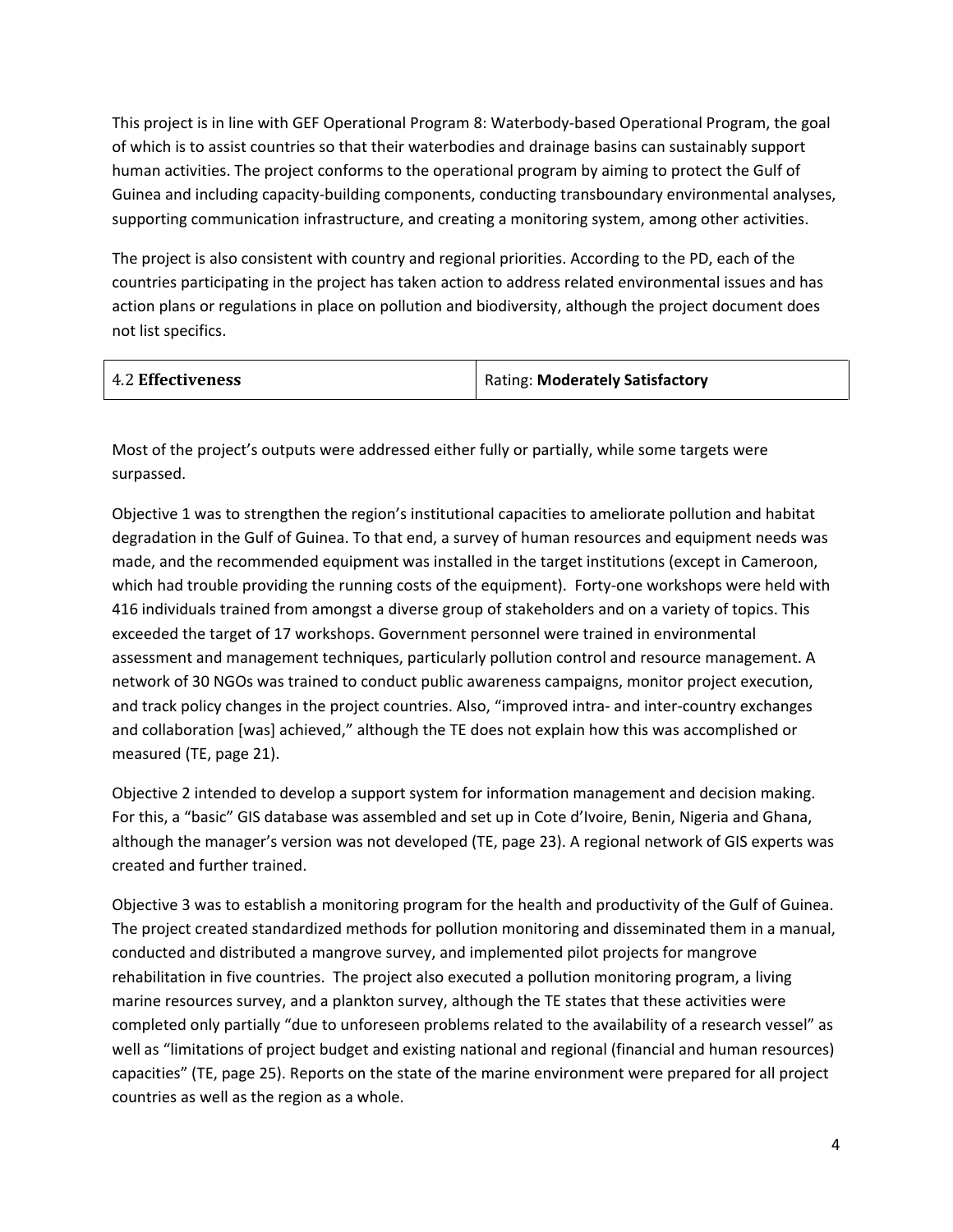Objective 4 intended to prevent and control land-based pollution sources. An assessment of industrial pollution was conducted in all of the project countries, and a feasibility study was conducted on the establishment of a Waste Stock Exchange Management System. Demonstration projects were executed "on the use of mangroves as natural purifiers of urban and industrial effluents" (TE, page 27). Waste management options were analyzed, but the planned economic evaluations were cancelled because of budget limits. The project held stock-taking workshops, and regional standards for effluents were defined. In addition, the project organized marine debris monitoring and awareness campaigns, drafted regional policy recommendations and a Protocol to the Abidjan Convention, and executed oil spill contingency planning workshops.

Objective 5 was to develop national and regional policies for the long term management of the Gulf of Guinea. Coastal profiles and national plans for coastal management were developed, and national workshops with 426 participants were implemented. However, "regional ICAM [integrated coastal area management] planning has not been developed" (TE, page 30). A study on long-term financial mechanisms for the continuation of project activities was conducted, but the report on funding requirements and action plan was not completed. Mechanisms for regional policy formulation and implementation were established, and the Accra Declaration on water and sustainable development was signed by the project governments.

This project is rated moderately satisfactory for its accomplishments in capacity building and regional coordination, tempered by the lack of completion of several of the project activities, such as the regional coastal management planning and manager's GIS.

| 4.3 Efficiency | Rating: Moderately Satisfactory |
|----------------|---------------------------------|
|----------------|---------------------------------|

Although the project was completed within the expected timeframe, the TE reports that "the timeliness of certain outputs were delayed," although the TE does not explain why (TE, page 19). Other efficiency issues include an "understaffed" Regional Coordination Center and that "funds allocated to activities did not correspond to the expectations," for unexplained reasons (TE, page 14). Another problem mentioned was a high rate of turnover in both governments and project staff, and there was a lack of funding for publishing and disseminating reports. Funding limitations also caused the monitoring studies to be incomplete due to the inability to hire enough research vessels. Overall "the funding made available to the project…was not enough to enable the implementation as envisaged or full functioning of some activities" (TE, page 35). The reasons behind the funding gaps were not explained in the TE.

| 4.4 Sustainability | <b>Rating: Moderately Unlikely</b> |
|--------------------|------------------------------------|
|--------------------|------------------------------------|

*Financial*: **Moderately unlikely**; there is no evidence for continuing financial support from either donor agencies or participating countries, and even "committed funds from the participating countries are not enough to sustain the project" (TE, page 34). Even for the project's already-existing outputs, such as the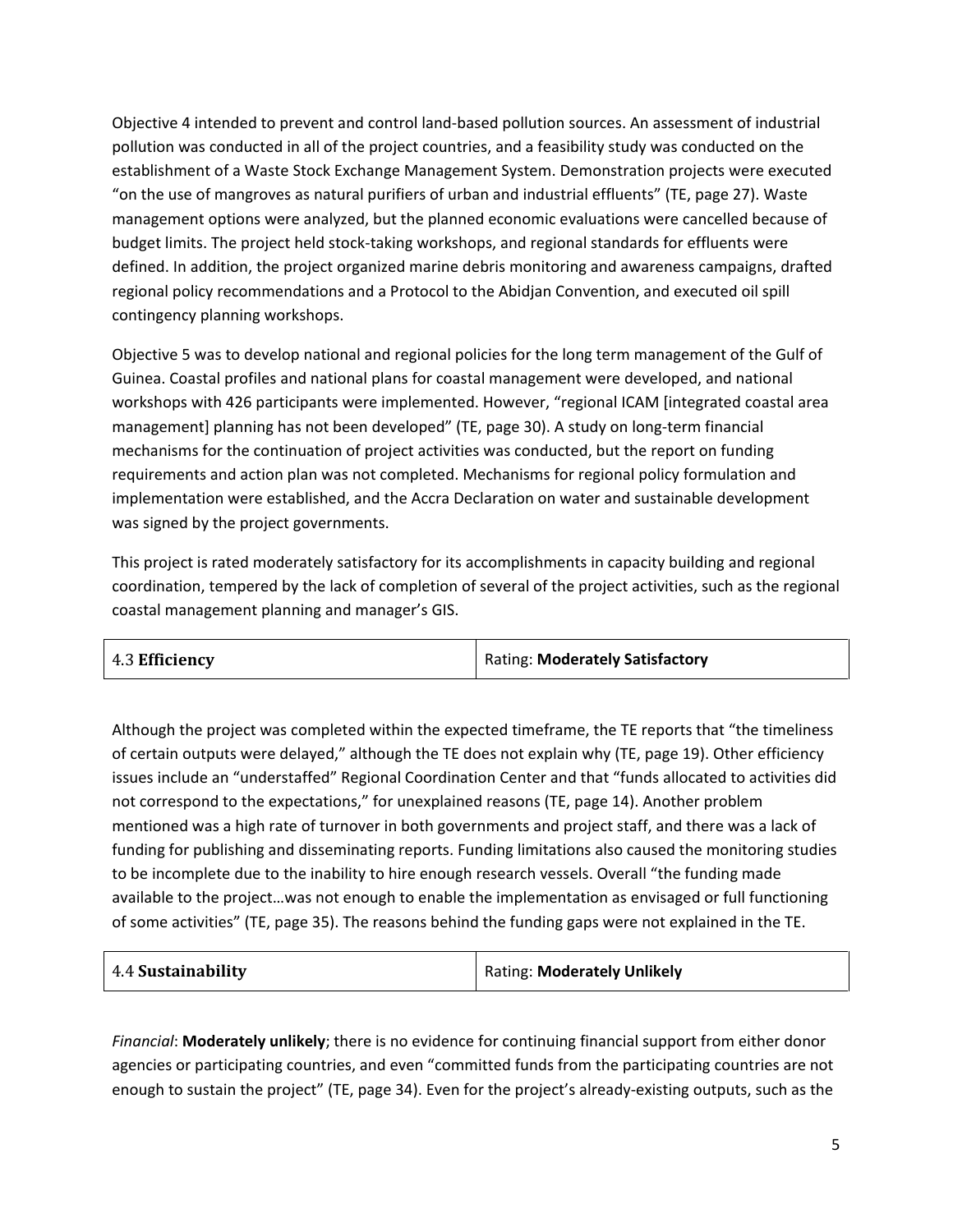equipment that was provided, the TE reported a lack of funding for the maintenance and continued operation of the equipment.

*Sociopolitical*: **Likely**; the TE reports enthusiasm and commitment to the project's goals at the ministerial level. The drafting of the Accra Declaration showed "the strong political will and commitments of the participating countries on a ministerial level" (TE, page 33). However, the TE states that cooperation among the private sector and civil society need to be strengthened further.

*Institutional*: **Moderately likely**; the project was able to increase institutional capacity with needed equipment, personnel training, and the establishment of networks of national experts. The national coastal management plans that were developed by the project are another avenue for project sustainability, provided that the plans are implemented. Furthermore, the TE reports that the external expertise provided to the project was gradually replaced by local experts, which demonstrates that a strong foundation for in-house capacity was built.

*Environmental*: **Not applicable**.

### **5. Processes and factors affecting attainment of project outcomes**

5.1 Co-financing. To what extent was the reported co-financing essential to the achievement of GEF objectives? If there was a difference in the level of expected co-financing and actual co-financing, then what were the reasons for it? Did the extent of materialization of co-financing affect project's outcomes and/or sustainability? If so, in what ways and through what causal linkages?

Unable to assess. There is no financial information in the TE.

5.2 Project extensions and/or delays. If there were delays in project implementation and completion, then what were the reasons for it? Did the delay affect the project's outcomes and/or sustainability? If so, in what ways and through what causal linkages?

The project as a whole was neither delayed nor extended. The TE reports that some outputs were delayed, but does not explain why. There is no evidence that the output delays affected the project's outcomes.

5.3 Country ownership. Assess the extent to which country ownership has affected project outcomes and sustainability? Describe the ways in which it affected outcomes and sustainability, highlighting the causal links:

According to the TE, country ownership for this project is strong, as evidenced by the statements of commitment to and enthusiasm for the project's goals at the ministerial level, as well as the drafting of the Accra Declaration on water and sustainable development. Country ownership is necessary for the national coastal management plans that were developed by the project to be implemented throughout the region. Country ownership was also necessary for completing one of the project objectives: the funds provided by the project to create a GIS tool "were highly inadequate, and if it were not for the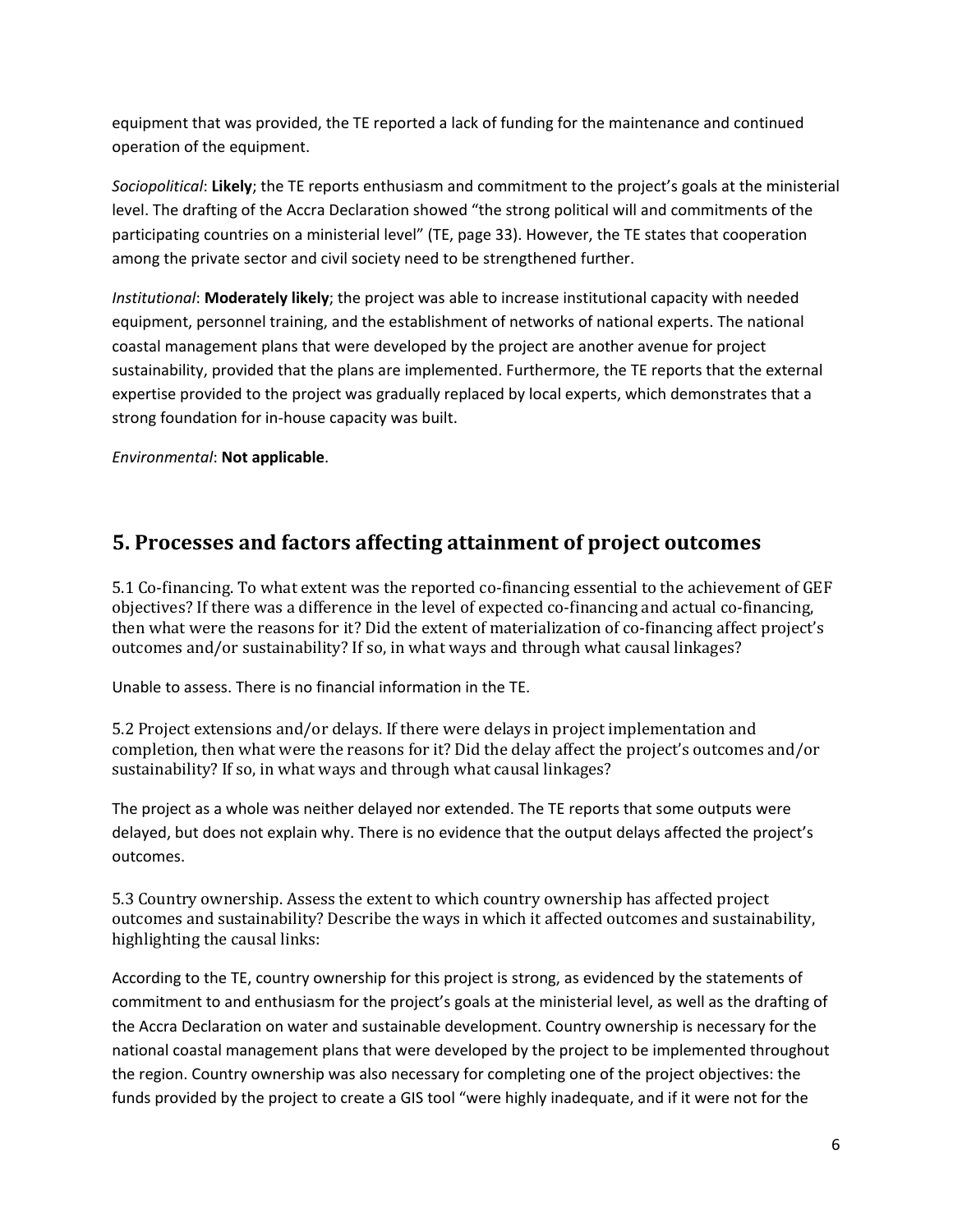strong country support received, this objective would not have reached a respectable level" (TE, page 42).

### **6. Assessment of project's Monitoring and Evaluation system**

Ratings are assessed on a six point scale: Highly Satisfactory=no shortcomings in this M&E component; Satisfactory=minor shortcomings in this M&E component; Moderately Satisfactory=moderate shortcomings in this M&E component; Moderately Unsatisfactory=significant shortcomings in this M&E component; Unsatisfactory=major shortcomings in this M&E component; Highly Unsatisfactory=there were no project M&E systems.

Please justify ratings in the space below each box.

| 6.1 M&E Design at entry | <b>Rating: Moderately Satisfactory</b> |
|-------------------------|----------------------------------------|
|-------------------------|----------------------------------------|

The M&E design in the project document planned biannual reviews and a schedule for evaluations. The TE considers the project targets to be verifiable, quantifiable, and realistic. However, there was no budget or baseline for M&E. There does not appear to be provisions for measuring the quality of training or the outcomes of capacity-building and awareness activities.

| 6.2 M&E Implementation | Rating: Satisfactory |
|------------------------|----------------------|
|------------------------|----------------------|

No problems in M&E implementation were reported in the TE. The TE reports that "the recommendations from the midterm evaluations were implemented as far as could be within the limitations of the project" (TE, page 16). The tripartite reviews also led to adaptive changes in the project, although the TE does not provide examples or any supporting evidence for this.

### **7. Assessment of project implementation and execution**

Quality of Implementation includes the quality of project design, as well as the quality of supervision and assistance provided by implementing agency(s) to execution agencies throughout project implementation. Quality of Execution covers the effectiveness of the executing agency(s) in performing its roles and responsibilities. In both instances, the focus is upon factors that are largely within the control of the respective implementing and executing agency(s). A six point rating scale is used (Highly Satisfactory to Highly Unsatisfactory), or Unable to Assess.

Please justify ratings in the space below each box.

| 7.1 Quality of Project Implementation | Rating: Moderately Unsatisfactory |
|---------------------------------------|-----------------------------------|
|---------------------------------------|-----------------------------------|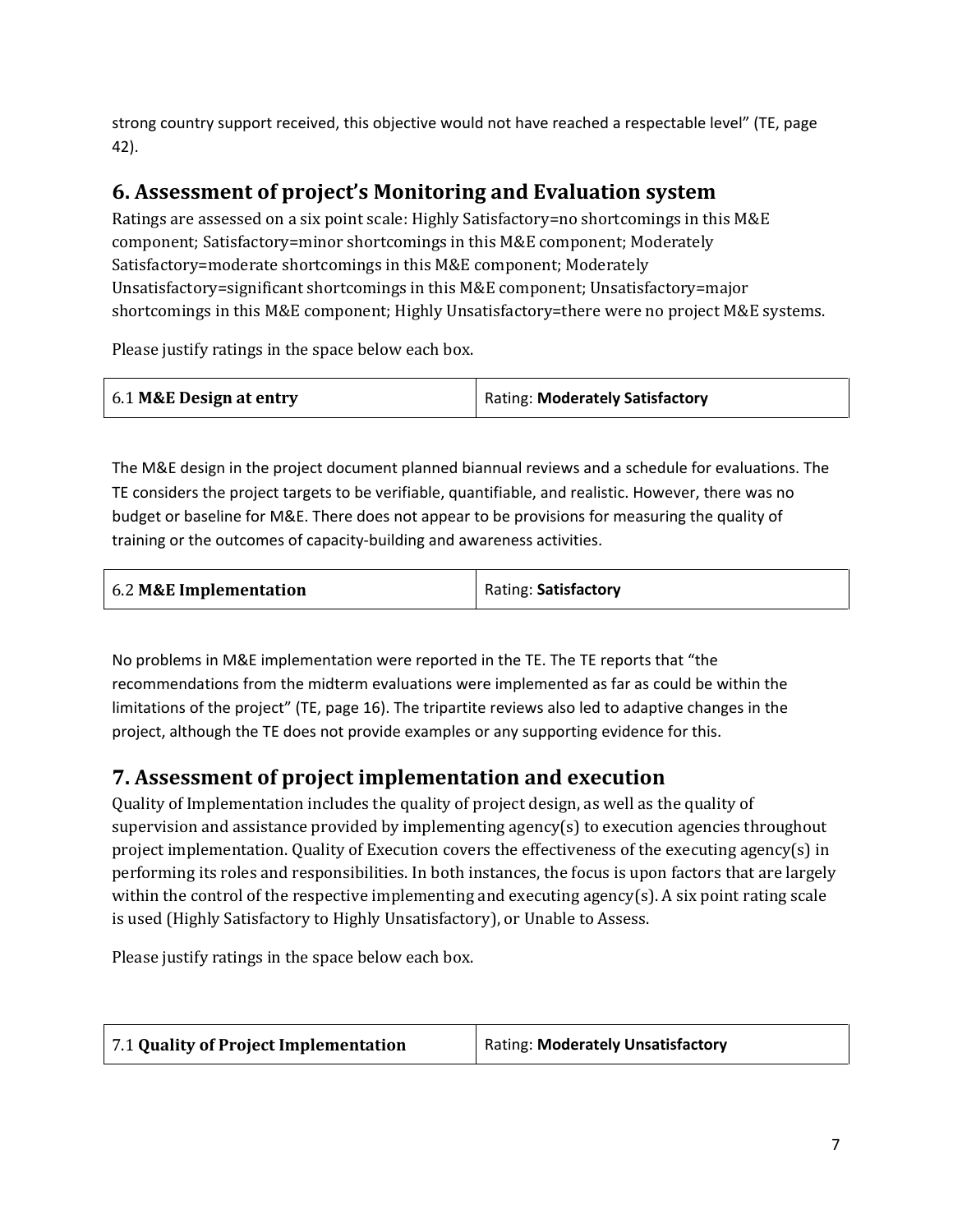The main project design issue discussed in the TE is a lack of sufficient funding. For example, there was a lack of funding for publishing and disseminating reports. Funding limitations also caused the monitoring studies to be incomplete due to the inability to hire enough research vessels. The funding allocated to creating a GIS tool "was a mere pittance" that hindered the creation of the GIS (TE, page 24). Overall "the funding made available to the project…was not enough to enable the implementation as envisaged or full functioning of some activities" (TE, page 35). In addition, the project's objectives were considered too ambitious by the TE: "the objectives of the project embody a much longer term strategy which cannot be achieved, or finalized, in four years" (TE, page 40). The project design of 85 activities in 6 countries made it "a very difficult project to manage," and a second phase of the project must be more focused and cohesive than the current project (TE, page 39).

Regarding supervision, the TE stated that "the response time [of UNDP] is far too slow," which exacerbated the funding problem (TE, page 41).

| 7.2 Quality of Project Execution | <b>Rating: Moderately Satisfactory</b> |
|----------------------------------|----------------------------------------|
|                                  |                                        |

There were minor problems reported with project execution. The project's Regional Coordination Center was understaffed, and project staff turnover was high, which was an obstacle to execution. UNIDO attempted to address the lack of funding and personnel "by placing extra manpower from its own resources" into the project (TE, page 41).

#### **8. Assessment of Project Impacts**

8.1 Environmental Change. Describe the changes in environmental stress and environmental status that occurred by the end of the project. Include both quantitative and qualitative changes documented, sources of information for these changes, and how project activities contributed to or hindered these changes. Also include how contextual factors have contributed to or hindered these changes.

There were no changes reported.

8.2 Socioeconomic change. Describe any changes in human well-being (income, education, health, community relationships, etc.) that occurred by the end of the project. Include both quantitative and qualitative changes documented, sources of information for these changes, and how project activities contributed to or hindered these changes. Also include how contextual factors have contributed to or hindered these changes.

There were no changes reported.

8.3 Capacity and governance changes. Describe notable changes in capacities and governance that can lead to large-scale action (both mass and legislative) bringing about positive environmental change. "Capacities" include awareness, knowledge, skills, infrastructure, and environmental monitoring systems, among others. "Governance" refers to decision-making processes, structures and systems,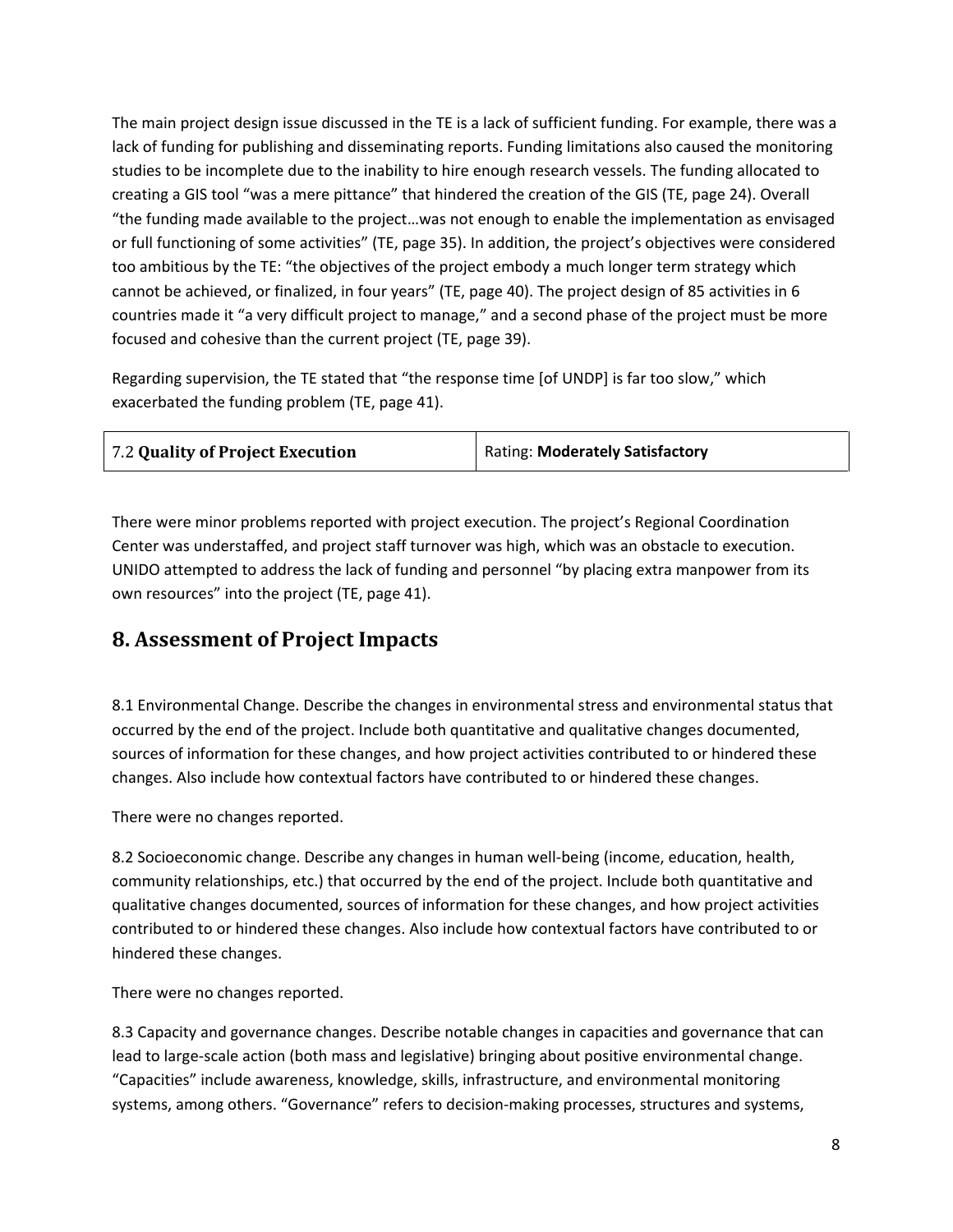including access to and use of information, and thus would include laws, administrative bodies, trustbuilding and conflict resolution processes, information-sharing systems, etc. Indicate how project activities contributed to/ hindered these changes, as well as how contextual factors have influenced these changes.

#### a) Capacities

This was a capacity-building project that trained 416 people in various topics related to coastal and waters management, set up a pollution monitoring program, and gathered information on the ecosystem through biodiversity surveys.

#### b) Governance

The project developed a GIS tool for the Gulf of Guinea and developed regional standards for effluents as well as standardized methods for pollution monitoring.

8.4 Unintended impacts. Describe any impacts not targeted by the project, whether positive or negative, affecting either ecological or social aspects. Indicate the factors that contributed to these unintended impacts occurring.

#### There were none reported.

8.5 Adoption of GEF initiatives at scale. Identify any initiatives (e.g. technologies, approaches, financing instruments, implementing bodies, legal frameworks, information systems) that have been mainstreamed, replicated and/or scaled up by government and other stakeholders by project end. Include the extent to which this broader adoption has taken place, e.g. if plans and resources have been established but no actual adoption has taken place, or if market change and large-scale environmental benefits have begun to occur. Indicate how project activities and other contextual factors contributed to these taking place. If broader adoption has not taken place as expected, indicate which factors (both project-related and contextual) have hindered this from happening.

No project initiatives were taken to scale by project's end. The author of the TE hoped for a second phase of the project that would expand on the current one, but the TE did not indicate whether such a plan was in progress.

#### **9. Lessons and recommendations**

9.1 Briefly describe the key lessons, good practices, or approaches mentioned in the terminal evaluation report that could have application for other GEF projects.

"Environmental and living resources management actions or interventions that are not community based are doomed to failure" (TE, page 41). There must be a consultation process with the public to engender a sense of ownership. NGOs are well-placed for such mobilization and outreach.

It is crucial that an intensive network of national institutions, NGOs, policymakers, and experts be involved and consulted at all stages and that this network is maintained.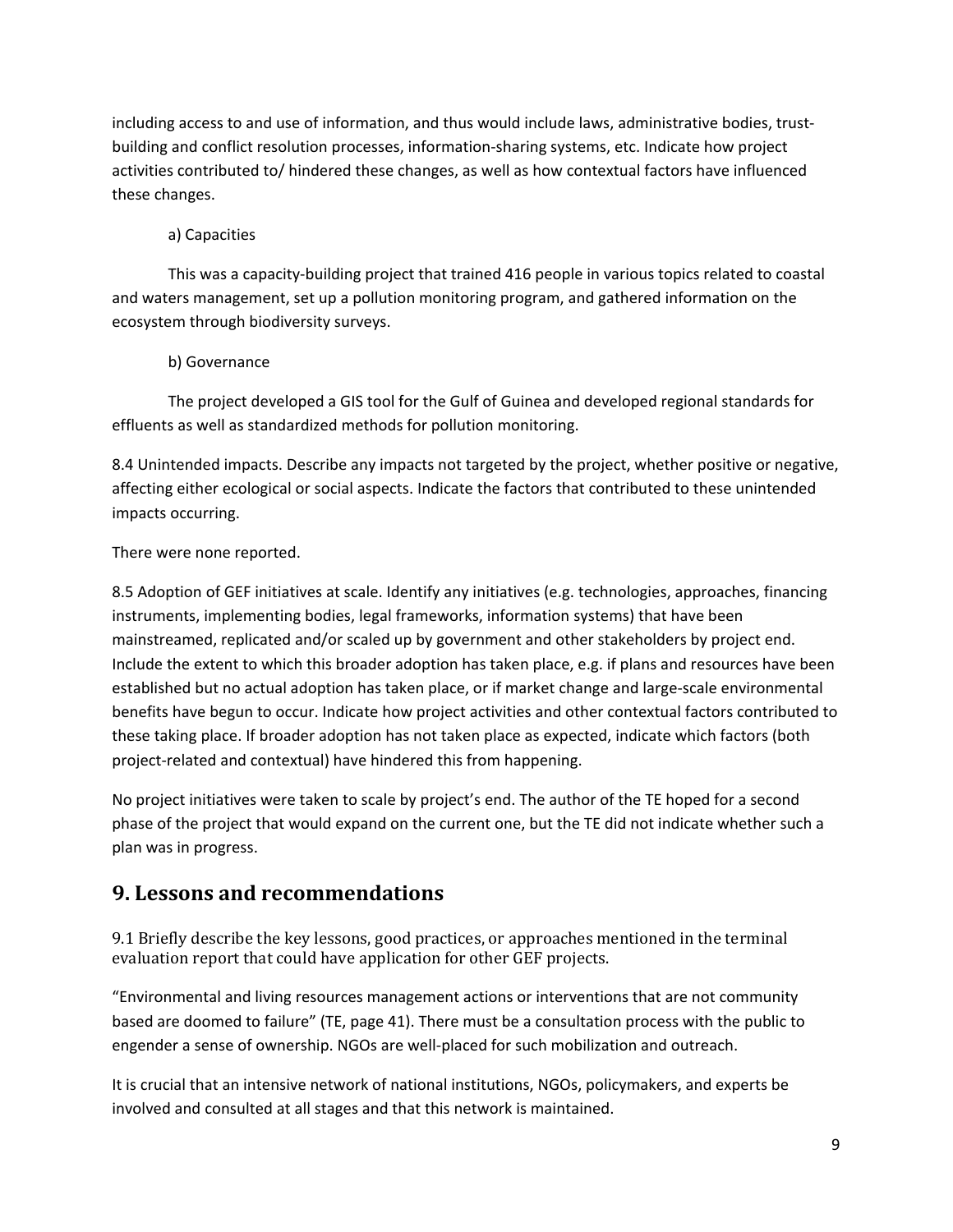9.2 Briefly describe the recommendations given in the terminal evaluation.

The TE recommends a second phase of the project be developed as quickly as possible in order to build on the current project's successes. The second phase should be more cohesive and focused than the first, with more adequate finances. More emphasis should be placed on community participation and finances should be allocated to expand the network of NGOs. UNIDO should continue as the project's executing agency, and UNIDO should continue its support of waste management in the region.

Governments should maintain the institutional structures created by the project, use the GIS tool to strengthen management capacity, and establish coordination bodies on coastal management.